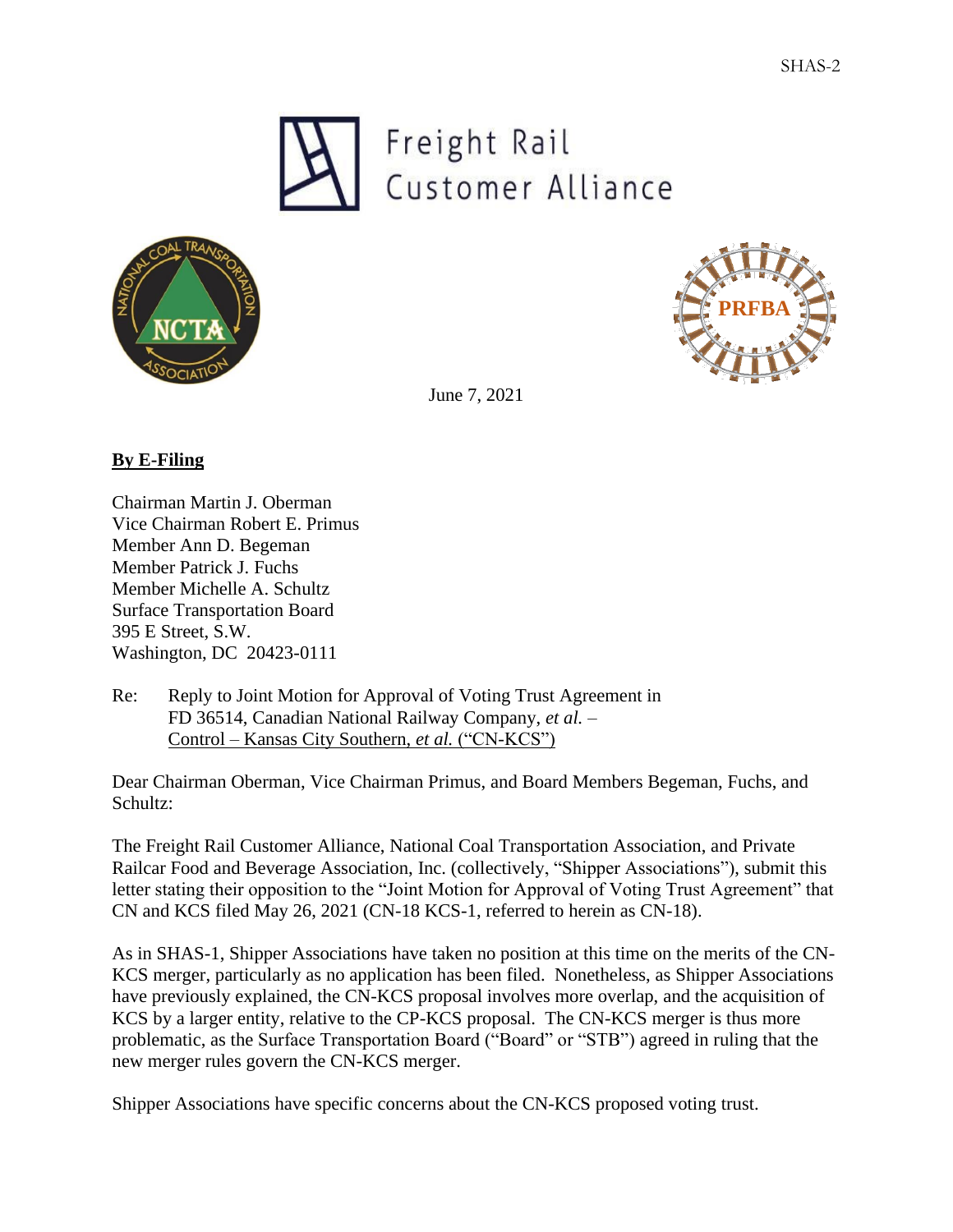Chairman Oberman, Vice Chairman Primus, and Members Begeman, Fuchs, and Schultz June 7, 2021 Page 2

First, much of what CN-KCS offer in support of the proposed voting trust relates to the CN-KCS claimed benefits of the merger itself. As no application has been filed, such claims appear premature and should be given little, if any, weight in ruling on the CN-KCS Motion.

Second, Shipper Associations are particularly concerned about the interaction of the voting trust, the purchase price, and the potential asset write-up that may result from the acquisition premium associated with the purchase price. In that regard, CN-KCS claim that the voting trust is needed to put their railroad merger on a level playing field with a private equity acquisition. However, a private equity transaction does not present the risks to competition that support application of the new merger rules in the first place. Furthermore, CN proposes to pay far more to KCS than private equity was reportedly willing to pay. *E.g.,* https://www.wsj.com/articles/kansas-citysouthern-rejects-20-billion-takeover-offer-from-investor-group-11599681465 (identifying a purchase price of \$20 billion at \$208 per share). The proffered solution exceeds the scope of the alleged problem.

Furthermore, the voting trust itself facilitates a higher purchase price. CN-KCS explain that Board approval of the voting trust would provide "regulatory certainty" that is "essential" to the transaction. CN-18 at 2. The certainty is achieved by allowing KCS stockholders to be paid off early so they bear no further risk, and CN avoids the risk that KCS or its stockholders might seek to renegotiate or pursue other options as the Board's review proceeds. *Id.* at 10-12, 39, 41-42. The voting trust thus reduces the commercial risk of the transaction, and a less risky transaction is a more valuable transaction. CN is logically willing to pay more for a less risky transaction, and KCS's stockholders are surely happy to be paid more. The result is a win-win as far as CN and KCS are concerned.

But those are private interests, and the Board's review is concerned with the public interest. Under the old merger rules, there may have been a presumption that mergers were in the public interest, but that is not the case under the new merger rules.

The higher purchase price that results from using a voting trust is problematic in terms of the public interest because it translates into an increased acquisition premium. The burden of that premium falls on captive shippers in the form of increased URCS costs, increased asset investment base for determining revenue adequacy, increased R/VC ratios under the threebenchmark ratios, etc. Such burdens are not consistent with the public interest or enhancing competition. Significantly, the various merger mitigation measures that CN has mentioned so far do not include anything about the acquisition premium.

The Board's order served May 17, 2021, makes clear, and CN-KCS purport to accept, that approval of voting trusts is discretionary and available only when supported by the public interest. Shipper Associations respectfully submit that no regulatory acceptance of acquisition premiums is in the public interest in the first place and that removal of any acquisition premium is an appropriate condition for approval of the voting trust. It bears noting in that regard that all of these dollars are being spent for ownership of KCS shares, and none of the dollars represent additional investment in actual railroad operating assets.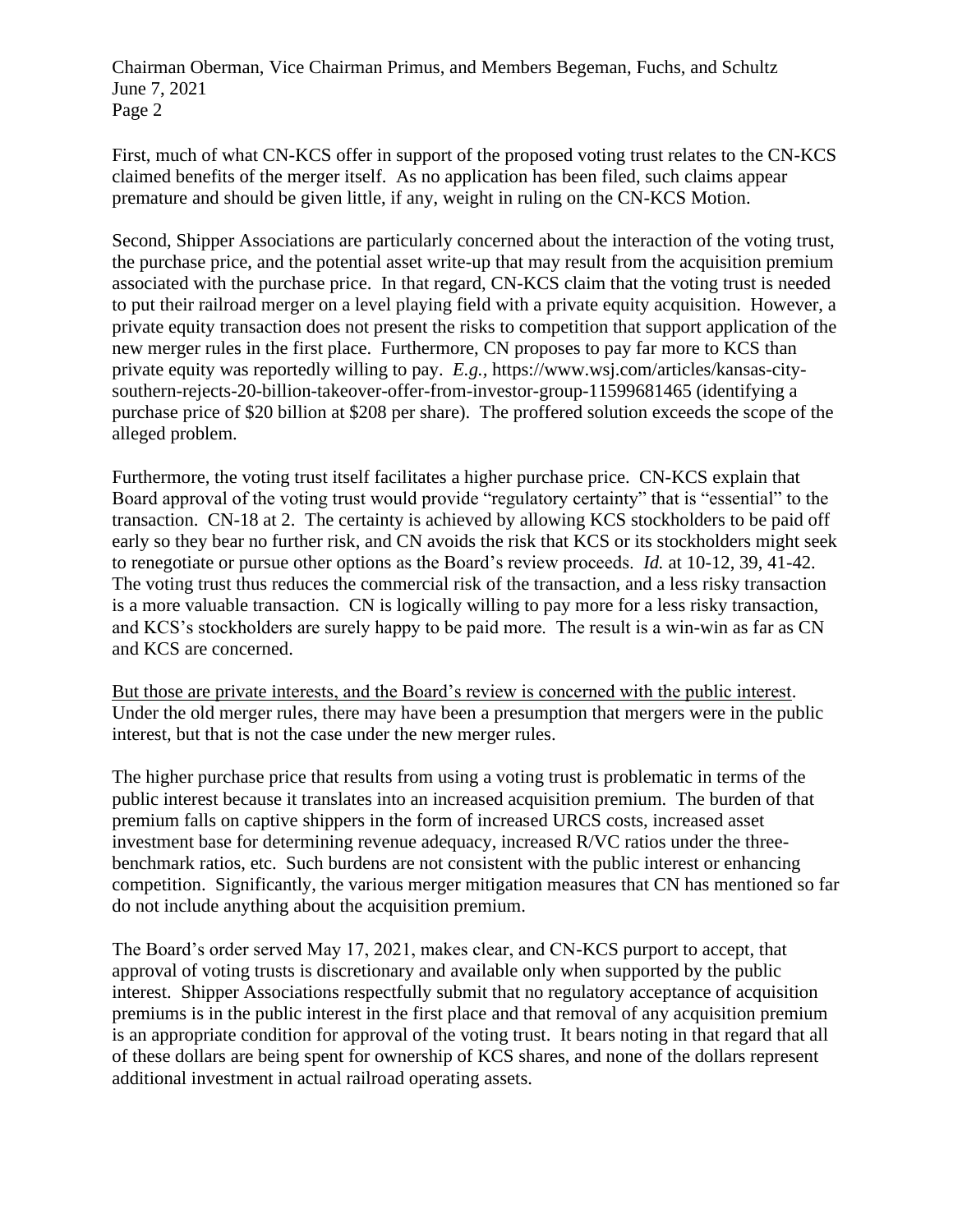Chairman Oberman, Vice Chairman Primus, and Members Begeman, Fuchs, and Schultz June 7, 2021 Page 3

However, assuming that some acquisition premium is to be allowed for regulatory purposes, then a minimum condition for approval of the voting trust to establish a level playing field with private equity is that the acquisition premium for regulatory purposes not exceed the premium that would have applied for the private equity transaction. Captive shippers should not be made worse off, or forced to support other shippers that might benefit from competition, because KCS is being acquired by CN instead of private equity, especially if a level playing field is part of the justification for the voting trust.

Third, a related concern with the higher price facilitated by the voting trust is the risk that CN will be adversely affected by the increased debt if KCS can be sold only at a depressed price. CN points to its robust health, but it is not evident that its analysis reflects any stress testing. In particular, much of the current M&A and other activity appears to be fueled by very low interest rates that may not persist. Prevailing interest rates could be considerably higher when the application is decided and CN seeks to divest KCS. Those higher interest rates would plausibly suppress what potential buyers would want and be able to pay for KCS. The higher interest rates could also slow the pace of the economy, which could in return reduce CN's revenues, profits, and cashflows. The financial cushion that CN posits may prove illusory, and an analysis that does not attempt to address such factors explicitly is inadequate.

Fourth and finally, there should be some recognition that a KCS overseen by a trustee while the merger remains pending is not the same thing as a KCS that is accountable to shareholders and the board of directors that they have elected. That disparity is exacerbated in an era of Precision Scheduled Railroading. Furthermore, trustee-led management is spared from facing analysts and the investment public on a quarterly or more frequent basis to explain and defend choices, performance, and strategy. There is a loss of accountability stemming from the proposed CN-KCS voting trust at an important time, especially as our nation and our economy seek to recover from the pandemic.

For the reasons stated, Shipper Associates urge the Board not to approve the CN-KCS voting trust in its current form.

Respectfully submitted,

am Warner

Ann Warner, Spokesperson Freight Rail Customer Alliance

Herman Haksteen, President Private Railcar Food and Beverage Association

John M. War

John Ward, Executive Director National Coal Transportation Association

cc: Parties of Record in FD 36514